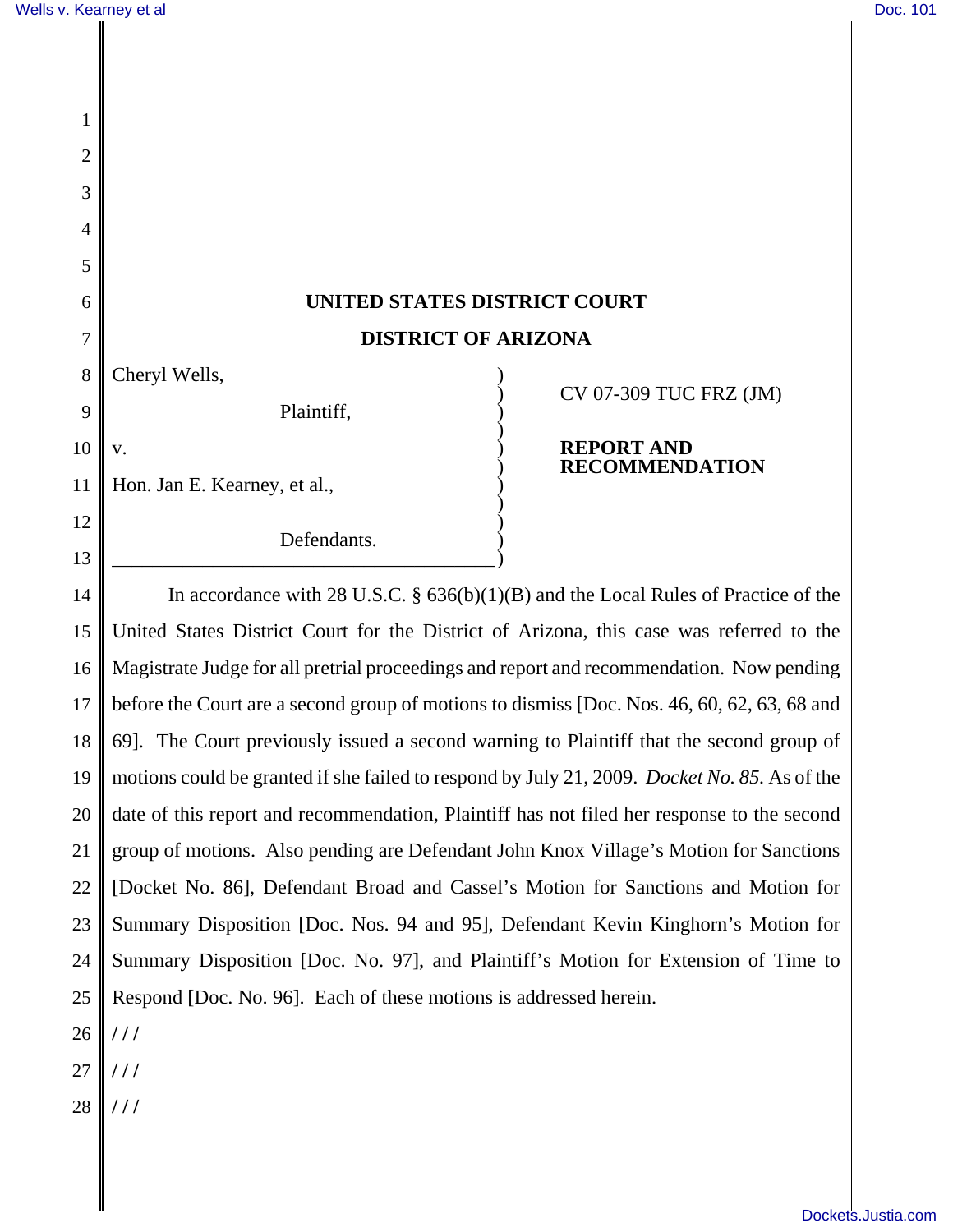1

#### **I. Background**

2 3 4 The background facts of this case were previously described in the Court's Report and Recommendation filed on June 29, 2009, and are hereby incorporated as if fully set-forth herein.

5 **II. Discussion**

6

## **A. Motion for Extension of Time to Respond [Doc. No. 96]**

7 8 9 10 11 12 13 14 As was the case with her previous motion for an extension, Plaintiff's request for extension of time was filed late. This motion was filed nine days after the deadline of July 21, 2009, specifically set by the Court for the filing of her responses. *See* Order filed June 17, 2009 [Doc. No. 85]. Moreover, as also was the case previously, the Order setting the deadline in effect granted Plaintiff an extension of time by providing additional time for her tardy responses. The same order warned her that she was to comply with the Local Rules and that she was to "timely respond to all motions," and that her failure to respond could be treated "as a consent to the granting of that Motion without further notice . . . ."

15 16 17 18 19 The most recently filed motion to dismiss was filed on March 23, 2009. Thus, with the extensions previously informally and formally granted by the Court, Plaintiff had nearly four months to prepare and file her responses. Given her failure to do so and the warnings issued informing her of the consequences of such a failure, the Court does not find good cause for the requested extension and recommends that it be denied.

- 20
- 21

### **B. Motions to Dismiss Legal Standards**

### **1. Personal Jurisdiction**

22 23 24 25 26 27 28 Under Rule 12(b)(2), Fed.R.Civ.P., a party may assert that the court lacks jurisdiction over the person and that the claims against them must therefore be dismissed. Ordinarily, federal courts have no broader power over person outside the state in which they sit than do the local state courts. *Omni Capital Int'l, Ltd. v. Rudolph Wolff & Co., Ltd.*, 484 U.S. 97, 104-105 (1987); *see* Fed.R.Civ.P. 4(k)(1)(A). The forum state's "long-arm" statute is the federal court's starting point in analyzing personal jurisdiction in federal cases. If the statute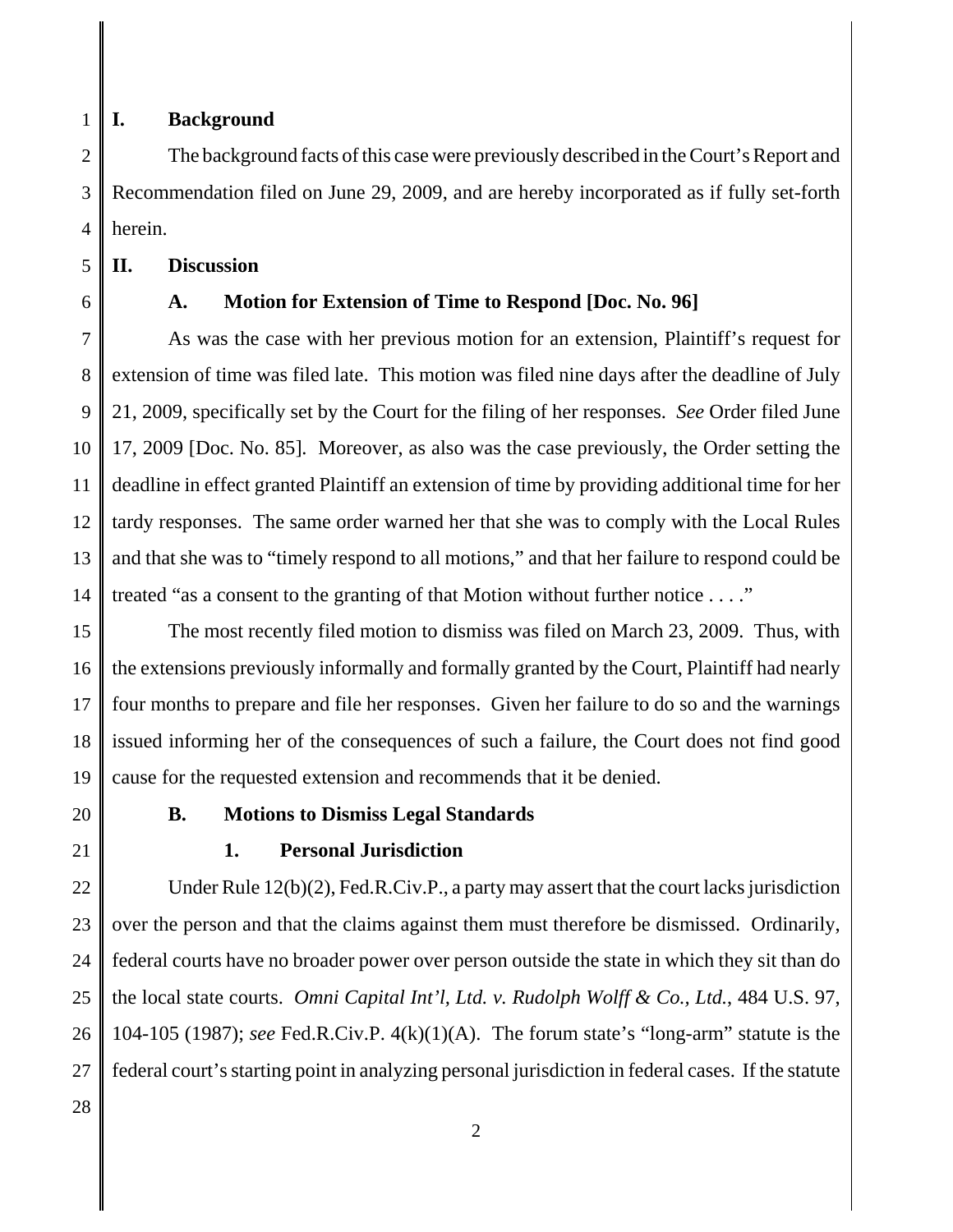1 2 3 would not enable the plaintiff to obtain personal jurisdiction in a state court action, the plaintiff generally will be unable to obtain personal jurisdiction in a federal court action. *Omni*, 484 U.S. at 104-105.

4 5 6 7 8 9 10 11 12 In Arizona, personal jurisdiction over a nonresident defendant can be exercised "to the maximum extent permitted by the Constitution [of Arizona] and the Constitution of the United States." Az.R.Civ.P. 4.2(a). This means that personal jurisdiction can be exercised when a defendant has "sufficient minimum contacts with the forum state such that the maintenance of the suit does not offend traditional notions of fair play and substantial justice." *Williams v. Lakeview Co.*, 199 Ariz. 1, 3 (2000) (citing *International Shoe Co., v. Washington*, 326 U.S. 310, 320 (1945)). Personal jurisdiction, whether general or specific, requires a defendant to have "purposefully established 'minimum contacts'" in Arizona. *Id*. (quoting *Berger King Corp. V. Rudzewicz*, 471 U.S. 462, 474 (1985)).

13 14 15 16 17 18 19 General jurisdiction subjects a defendant to suit on virtually any claim and is available when the defendant's contacts with Arizona are "substantial" or "continuous and systematic." *Rollin v. William V. Frankel & Co., Inc.*, 196 Ariz. 350, 353 (App. 2000). If general jurisdiction is not available, specific jurisdiction may be exercised if: "(1) the defendant purposely avails himself of the privilege of conducting business in the forum; (2) the claim arises out of or relates to the defendant's contact with the forum; and (3) the exercise of jurisdiction is reasonable." 199 Ariz. at 3.

20

### **2. Failure to State a Claim Upon Which Relief Can Be Granted**

21 22 23 24 25 26 27 A Rule 12(b)(6) motion tests the legal sufficiency of the claims asserted in a complaint. "While a complaint attacked by a Rule 12(b)(6) motion to dismiss does not need detailed factual allegations, a plaintiff's obligation to provide the 'grounds' of his 'entitlement to relief' requires more than labels and conclusions, and a formulaic recitation of the elements of a cause of action will not do." *Bell Atlantic Corp. v. Twombly,* 127 S.Ct. 1955, 1964-65 (2007). "[F]actual allegations must be enough to raise a right to relief above the speculative level." *Id.* at 1965.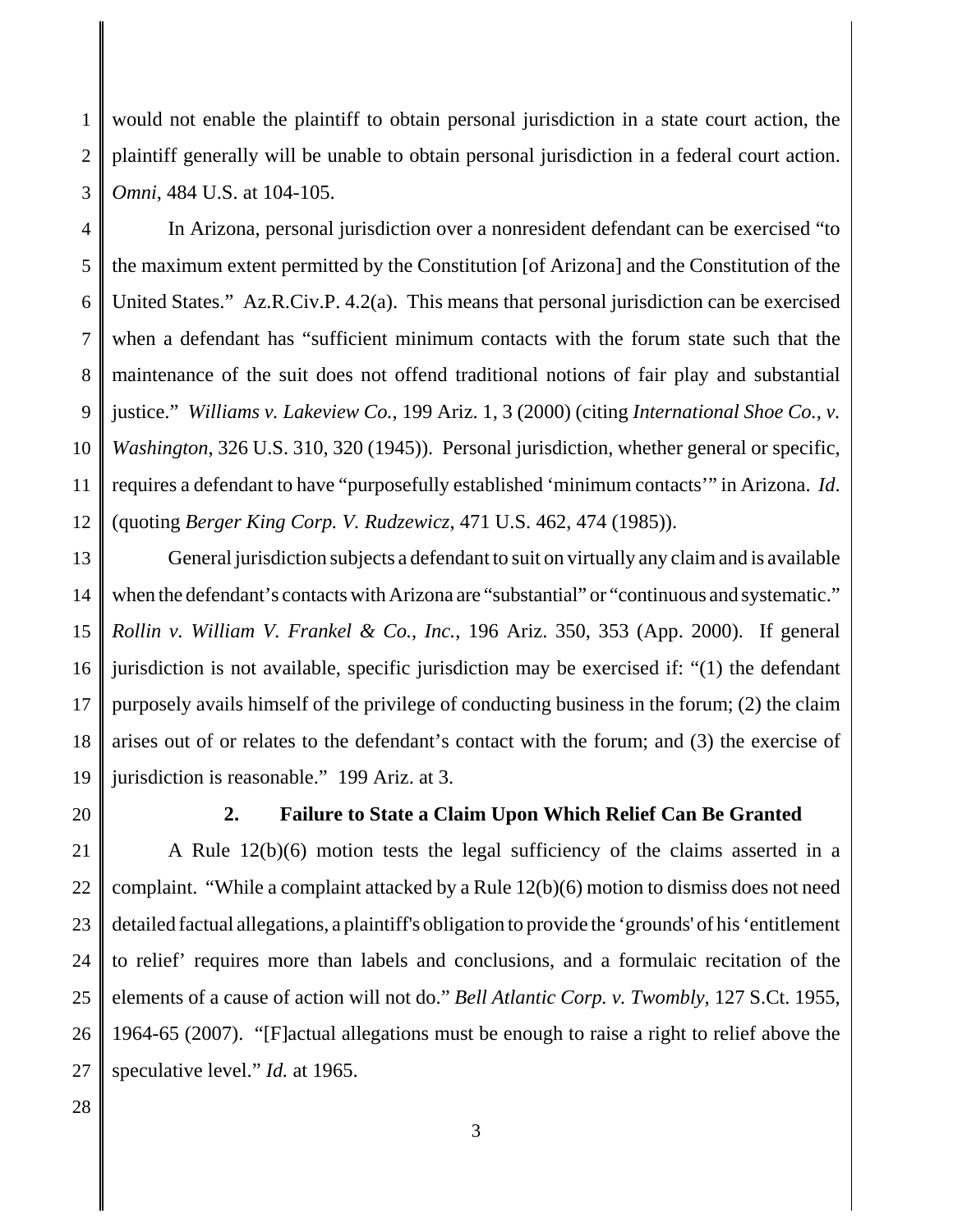1 2 3 4 5 6 7 8 9 10 11 In considering a motion pursuant to Fed.R.Civ.P. 12(b)(6), a court must accept as true all material allegations in the complaint, as well as all reasonable inferences to be drawn from them. *Pareto v. F.D.I.C.*, 139 F.3d 696, 699 (9<sup>th</sup> Cir. 1998). The complaint must be read in the light most favorable to the nonmoving party. *Sprewell v. Golden State Warriors,* 266 F.3d 979, 988 (9th Cir. 2001); *Parks School of Business, Inc. v. Symington,* 51 F.3d 1480, 1484 ( $9<sup>th</sup>$  Cir. 1995). However, a court need not accept as true unreasonable inferences or conclusory legal allegations cast in the form of factual allegations. *Sprewell,* 266 F.3d at 988; *W. Mining Council v. Watt,* 643 F.2d 618, 624 (9<sup>th</sup> Cir. 1981). Dismissal pursuant to Rule 12(b)(6) is proper only where there is either a "lack of a cognizable legal theory or the absence of sufficient facts alleged under a cognizable legal theory." *Balistreri v. Pacifica Police Dept.,* 901 F.2d 696, 699 (9<sup>th</sup> Cir.1990).

12 13 14 15 16 17 18 19 20 21 Furthermore, unless a court converts a Rule 12(b)(6) motion into a motion for summary judgment, a court cannot consider material outside of the complaint. *In re American Cont'l Corp./Lincoln Sav. & Loan Sec. Litig.,* 102 F.3d 1524, 1537 (9<sup>th</sup> Cir.1996), *rev'd on other grounds sub nom Lexecon, Inc. v. Milberg Weiss Bershad Hynes & Lerach,* 523 U.S. 26 (1998). A court may, however, consider exhibits submitted with or alleged in the complaint and matters that may be judicially noticed pursuant to Federal Rule of Evidence 201. *In re Silicon Graphics Inc. Sec. Litig.,* 183 F.3d 970, 986 (9th Cir.1999); *Lee v. City of Los Angeles,* 250 F.3d 668, 689 (9<sup>th</sup> Cir.2001). Under these standards, it is only under extraordinary circumstances that dismissal is proper under Rule 12(b)(6). *United States v. City of Redwood City, 640 F.2d 963, 966 (9<sup>th</sup> Cir.1981).* 

- 22
- 23 24

25

26

27

28

# **C. Motions to Dismiss**

**1. Defendants John Knox Village [Doc. No. 46] and Broad and Cassel [Doc No. 62]**

Defendant John Knox Village of Florida, Inc. ("John Knox") moves for the dismissal of the allegations against it in the First Amended Complaint, based on the Plaintiff's failure to state a Federal RICO claim, and failure to state claims for breach of fiduciary duty, conversion, and for injunctive relief. Plaintiff's allegations against Broad and Cassel, the law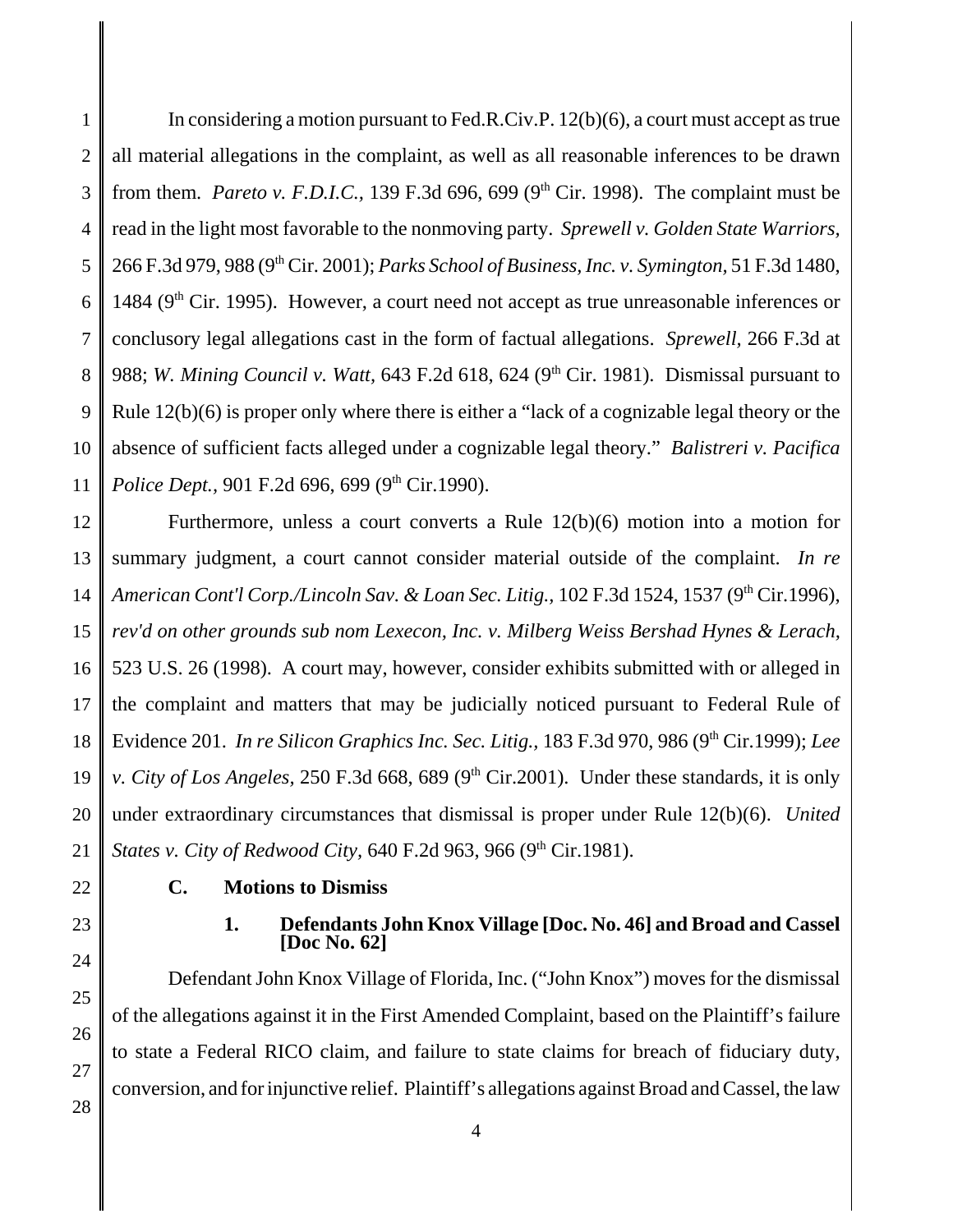1 2 3 4 5 6 firm that represented John Knox in the Florida action, are that "Broad and Cassel is an agent and attorney fro Defendant John Knox Village." *First Amended Complaint*, p. 4. Both John Knox and Broad and Cassel contend that, as a Florida residents, the Plaintiff cannot establish personal jurisdiction over them, and that the Court lacks subject matter jurisdiction. As it is clear that the Court does not have personal jurisdiction over John Knox or Broad and Cassel, dismissal of the claims against them must be granted.

7 8 9 10 11 Plaintiff has alleged no facts that could be interpreted as establishing the Court's personal jurisdiction over Defendants John Knox and/or Broad and Cassel. Plaintiff alleges in the Amended Complaint that John Knox "is the location where Elaine Wells resided for over a decade before she was illegally removed from Florida by Cia Wells." *Amended Complaint*, p. 4. Plaintiff further alleges that:

> Defendant John Knox aided and abetted defendants Cia Wells and Kennedy in their unlawful removal of Elaine Wells, and the surrender of her residence at John Knox, because John Knox wanted to be in a position to resell Elaine Wells' apartment to a new owner.

15 16 Id., p. 11. In reference to Broad and Cassel, Plaintiff's allegations, as quoted previously, are even more brief.

17 18 19 20 21 22 23 24 25 26 27 Based on these allegations, and the facts asserted in the unopposed motions to dismiss filed by John Knox and Broad and Cassel, it is apparent that John Knox and Broad and Cassel are Florida corporations and is a residents of Florida. The activity that apparently gives rise to Plaintiff's allegations against them occurred entirely in Florida. Neither John Knox nor Broad and Cassel conduct business or own property in Arizona. Further, nothing in the record indicates either has purposefully availed itself of the privilege of conducting business in Arizona. John Knox and Broad and Cassel lack sufficient contact with Arizona to establish general jurisdiction, and there is no indication in the record that this litigation arises from any contacts they may have had with the State such that this Court may exercise specific jurisdiction. As such, John Knox and Broad and Cassel's contacts with the forum are not sufficient to establish personal jurisdiction and the exercise of jurisdiction over them by

28

12

13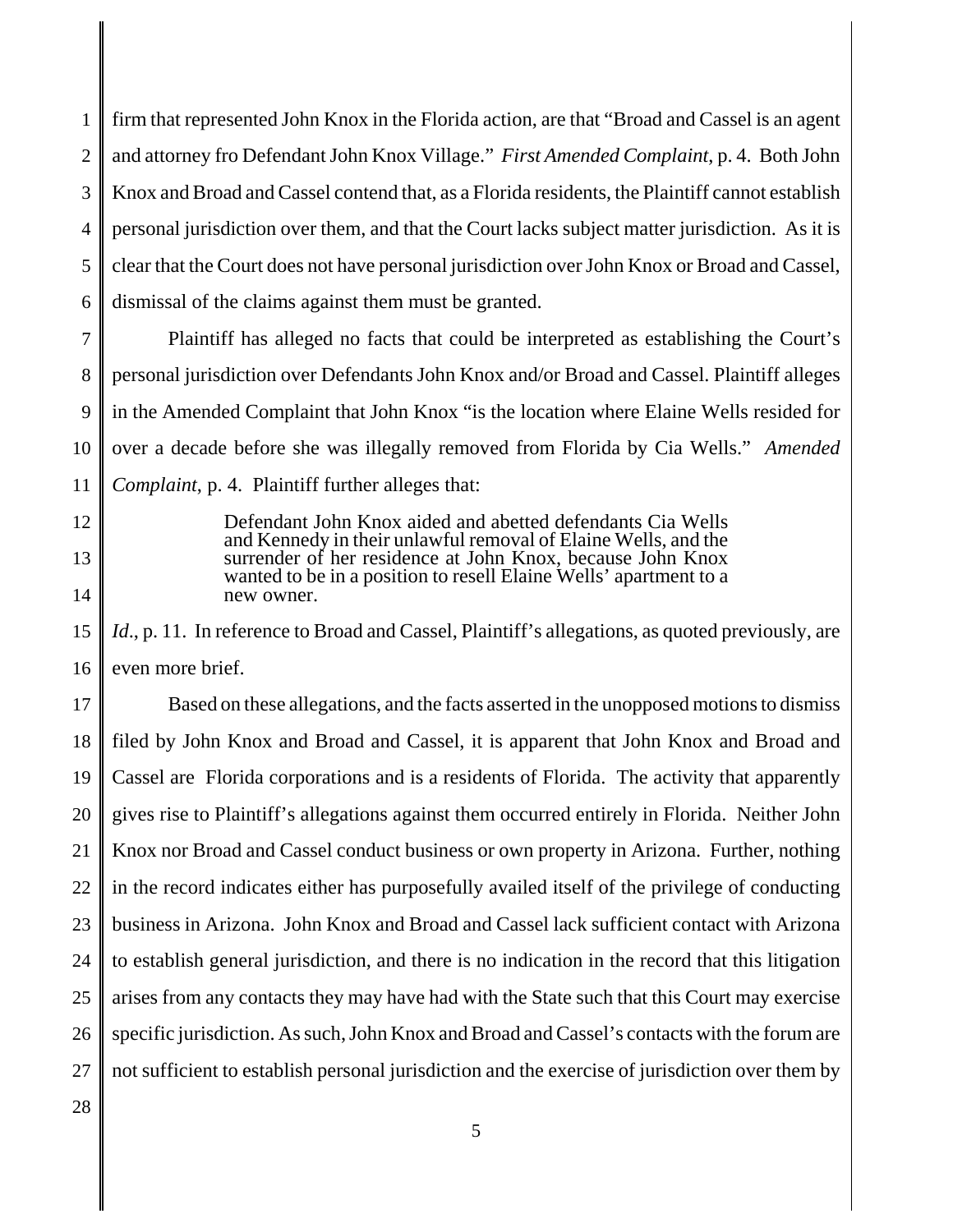1 2 3 this Court would be unreasonable. As such, Defendants John Knox and Broad and Cassel's motions to dismiss the First Amended Complaint for lack of personal jurisdiction should be granted.

9

10

11

12

13

14

15

### **2. Defendants Lynne Tomasa [Doc. No. 60] and Kevin Kinghorn [Doc. No. 68]**

Defendants Lynne Tomasa and Kevin Kinghorn move for the dismissal of the claims against them in the First Amended Complaint, asserting that Plaintiff has failed to state claims against them upon which relief can be granted. In the complaint, Plaintiff alleges on information and belief that Tomasa is a court-appointed investigators who "claims to represent Elaine Wells and should be bound by the proceedings and judgment herein." *First Amended Complaint*, p. 5. In the second and final mention of Tomasa and the only mention of Kinghorn in the complaint, Plaintiff alleges:

> Kevin Kinghorn and Lynne Tomasa are apparently courtappointed individuals who should have been bound by the proceedings in Florida. Under established principles of comity between state courts, the Florida Court, having acquired jurisdiction first, should have been allowed to proceed first and the Arizona matter should have been held in abeyance or dismissed.

16 *Id*., p. 12.

17 18 19 20 21 22 23 24 25 26 27 As Tomasa and Kinghorn assert, these allegations fall far short of stating claims upon which relief could potentially be based. As Plaintiff has specifically identified defendants in claims two through eight, and none of them include Defendants Tomasa and/or Kinghorn, the only claim in which they reasonably can be construed as named defendants is claim one, the RICO claim. The Ninth Circuit has held that Rule 9(b) of the Federal Rules of Civil Procedure, which requires that fraud and mistake be alleged with particularity, applies to civil RICO fraud claims. *Edwards v. Marin Park, Inc.*, 356 F.3d 1058, 1066 (9<sup>th</sup> Cir. 2004). The Ninth Circuit has also recognized that Rule 9(b) may apply to claims that are "grounded" or "sound" in fraud. *Vess v. Ciba-Geigy Corp.*, 317 F.3d 1097, 1103-04 (9<sup>th</sup> Cir.2003) ("In some cases, the plaintiff may allege a unified course of fraudulent conduct and rely entirely on that course of conduct as the basis of a claim. In that event, the claim is said to be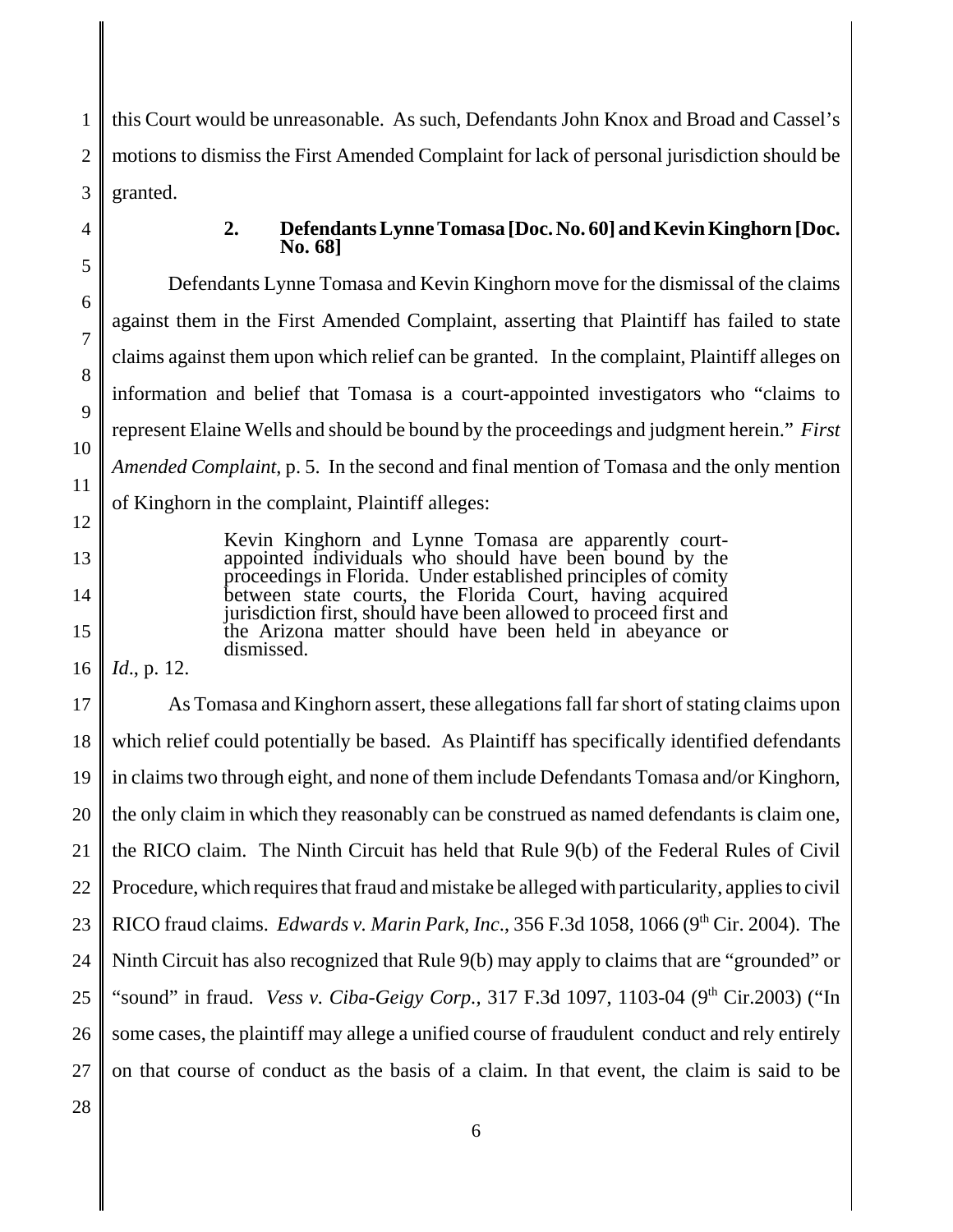1 2 3 'grounded in fraud' or 'to sound in fraud,' and the pleading of that claim as a whole must satisfy the particularity requirement of Rule 9(b)."). In this action, Plaintiffs' RICO claim was "grounded" in fraud because it alleged a unified course of fraudulent conduct.

4 5 6 7 8 9 10 The specific provisions of Rule 9(b),in pertinent part, provide: "In all averments of fraud or mistake, the circumstances constituting fraud or mistake shall be stated with particularity." Rule 9(b), Fed.R.Civ.P. The rule "requires a pleader of fraud to detail with particularity the time, place, and manner of each act of fraud, plus the role of each defendant in each scheme." *Lancaster Cmty. Hosp. v. Antelope Valley Hosp. Dist.,* 940 F.2d 397, 405 (9th Cir. 1991); *Vess*, 317 F.3d at 1106 ("Averments of fraud must be accompanied by the who, what, when, where, and how of the misconduct charged") (internal quotations omitted).

11 12 13 14 15 16 17 18 The RICO cause of action alleged here against Tomasa and Kinghorn clearly fails to meet Rule 9(b)'s heightened pleading standard. More than just omitting the "who, what, when, where and how" of the misconduct alleged, Plaintiff has offered nothing that, if true, would constitute wrongdoing on Tomasa or Kinghorn's part. They apparently were appointed by a court to represent Elaine Wells' interests in some capacity. Plaintiff offers nothing more and has failed to timely respond to the motion to dismiss. There are no allegations of how, when and where Tomasa and/or Kinghorn committed any wrongful act. The claim against them must therefore be dismissed.

19

### **3. Defendant Emeritus, Inc. [Doc No. 69]**

20 21 The only mention of Defendant Emeritus is contained in the section of the First Amended Complaint titled "parties," and alleges as follows:

- 22
- 23

24

25

26

27

28

Defendant Emeritus, Inc. is a nursing home operator that is aiding and abetting the other defendants by denying Elaine Well along and abount the building her in utterly unacceptable and deteriorated conditions.

*First Amended Complaint*, p. 5. As is the case with Defendants Tomasa and Kinghorn, these allegations do not begin to satisfy the pleading requirements of Rule 9(b). Again, there is no who, what, when, where or how that is required to properly plead a RICO claim. The facts might generously be construed as alleging a tort claim against Emeritus, but Plaintiff has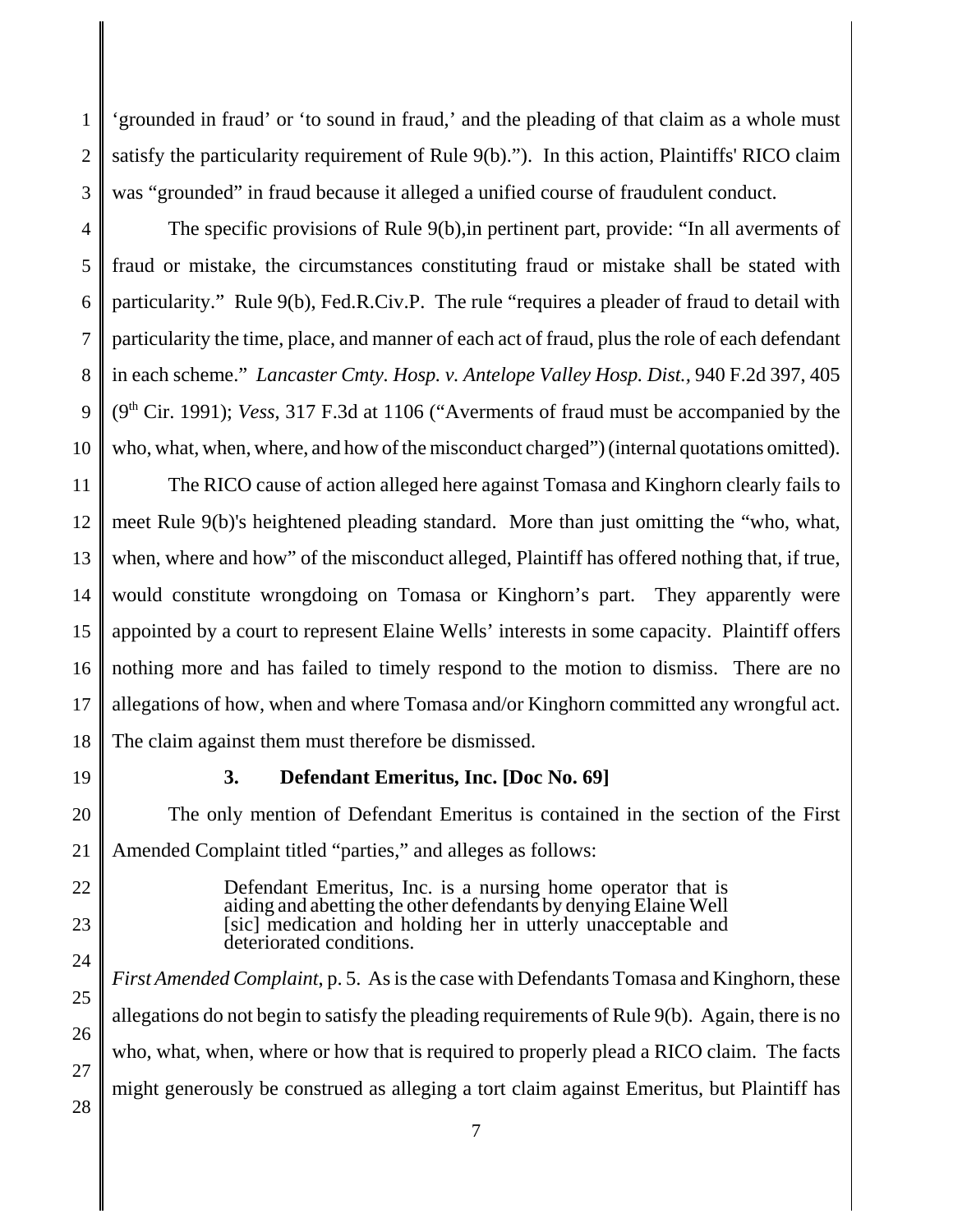1 2 3 4 5 neither alleged such a cause of action nor identified a basis for this Court's subject matter jurisdiction over such a claim. As discussed in relation to Plaintiff's motion for an extension of time, Plaintiff has had four months to respond to Emeritus's motion to dismiss and has elected not to do so. The Court finds no reason to further delay the inevitable in this case and recommends the dismissal of the claims against Emeritus.

6

## **D. Motions for Rule 11 Sanctions [Doc. Nos. 86 and 94]**

7 8 9 10 11 12 13 Defendant John Knox and Defendant Broad and Cassel request that the Court impose sanctions against the Plaintiff in this action. One important purpose of Rule 11 of the Federal Rules of Civil Procedure is to deter abusive pretrial tactics by excluding baseless filings. *Golden Eagle Distributing Corp. v. Burroughs Corp., 801 F.2d 1531, 1542 (9<sup>th</sup> Cir. 1986).* Rule 11 sanctions can be awarded when a party asserts the same or similar claims in lawsuits raising claims previously decided in another case. *Chestnutt v. Horizon Air Industries, Inc.*, 133 F.R.D. 154, 156 (E.D. Wash. 1990).

14 15 16 17 18 19 20 21 22 23 John Knox has adequately established that its inclusion as a defendant in this action is entirely baseless and abusive. John Knox was a defendant in the Florida action filed by Plaintiff, which was dismissed with prejudice. The Florida court subsequently awarded John Knox its attorney fees based on the finding that "Plaintiff's purported cause of action against John Knox was clearly devoid of any legal merit, was without legal support and Plaintiff made no argument that it was an appropriate case for extension, modification or reversal of existing law." *John Knox Motion for Sanctions*, Ex. B. Plaintiff was thus informed at least twice that the claims alleged against John Knox were unfounded. Nevertheless, she elected to include John Knox as a defendant here. As discussed above, Plaintiff has again failed to offer any factual or legal support for her claims against John Knox.

24 25 26 27 The deficiencies in Plaintiff's Amended Complaint implicate several grounds identified as bases for sanctions. The claims against John Knox lack in evidentiary support or likely evidentiary support, the claims are frivolous and not warranted by existing law, and, given that Plaintiff previously was made well aware that her claims were not warranted, were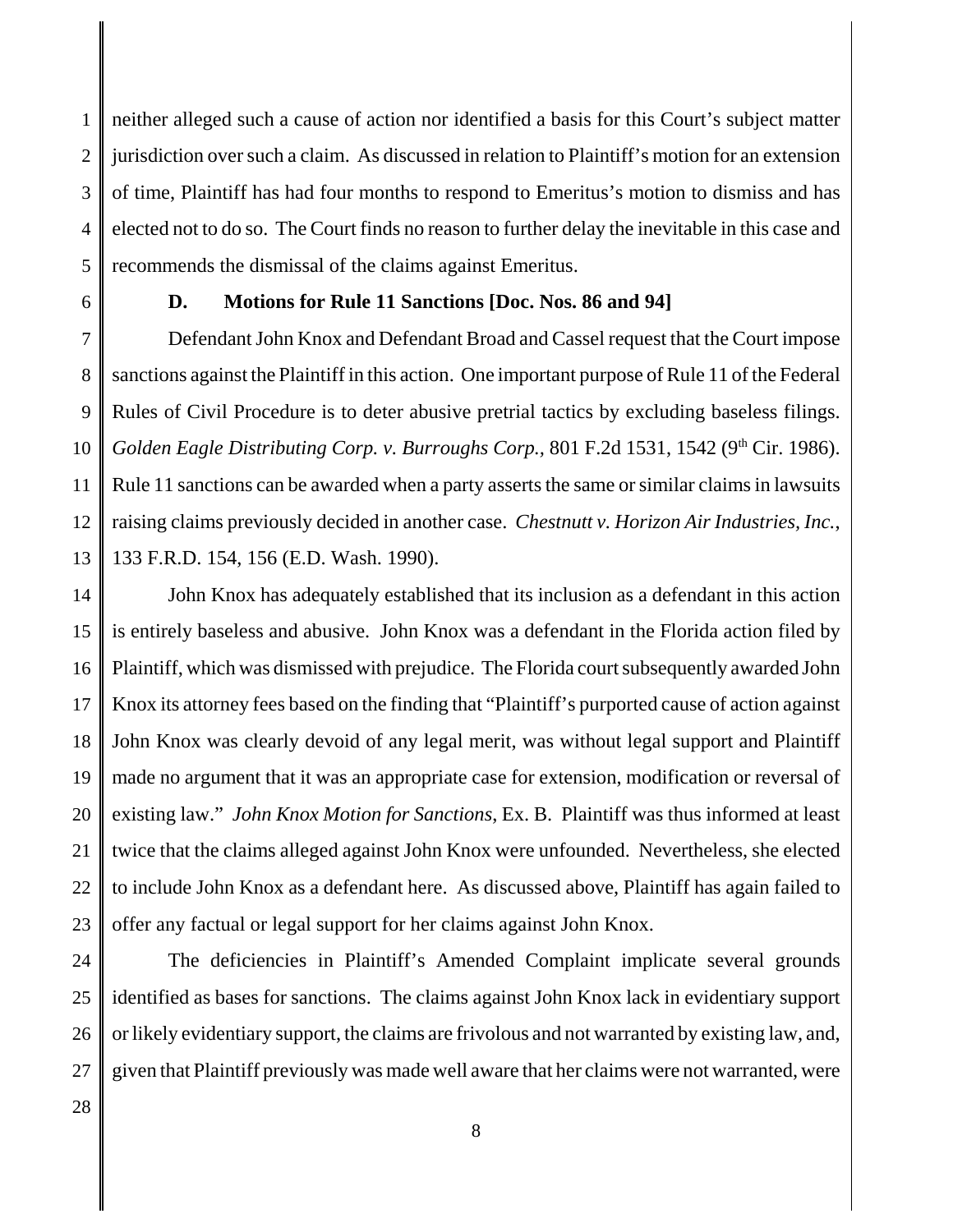1 2 3 filed for an improper purpose. Fed.R.Civ.P. 11(b)(2), (3). Additionally, John Knox has satisfied the "safe harbor" provision of Rule 11 in that the motion for sanctions was served more than 21 days prior to filing. Fed.R.Civ.P.  $11(c)(1)(A)$ .

4 5 6 7 8 9 10 11 12 Defendant Broad and Cassel's only relation to the underlying facts in this case are that the law firm represented John Knox in the Florida litigation. Plaintiff has offered no basis in law or fact to include it as a defendant in this action. As discussed in relation to the motion to dismiss, the only allegations against Broad and Cassel are that it acted as "an agent and attorney for Defendant John Knox Village." Based on this allegation, the only liability Plaintiff asserted against Broad and Cassel was derivative to that of John Knox. As she was repeatedly informed, Plaintiff's claims against John Knox were clearly devoid of any legal merit. As such, not only are the claims alleged against John Knox in his case baseless and abusive, so too are those alleged against its Florida attorneys, Broad and Cassel.

13 14 15 16 Due process requires that the offending party be given notice of the grounds for sanctions and the opportunity to be heard before the imposition of sanctions. Fed. R.Civ.P. 11(c); *Margo v. Weiss*, 213 F.3d 55, 64 (2nd Cir. 2000). Accordingly, it is recommended that an order to show cause be issued that conforms with these requirements.

17

## **E. Motions For Summary Disposition [Doc. Nos. 95 and 97]**

18 19 20 21 22 Defendants Broad & Cassel and Kevin Kinghorn seek summary disposition of this matter based on Plaintiff's failure to timely respond to the pending motions. As discussed in relation to Plaintiff's motion for another extension to respond, this is one of the reasons for the Magistrate Judge's recommendation that the pending motions to dismiss be granted. As such, these motions are granted as well.

23 **III. Recommendation**

24 25 Based on the foregoing, the Magistrate Judge **recommends** that the District Court, after its independent review, issue an Order:

- 1. **Granting** the motions to dismiss filed by defendants in the action [Doc. Nos. 46, 60, 62, 63, 68 and 69] without leave to amend;
- 28

26